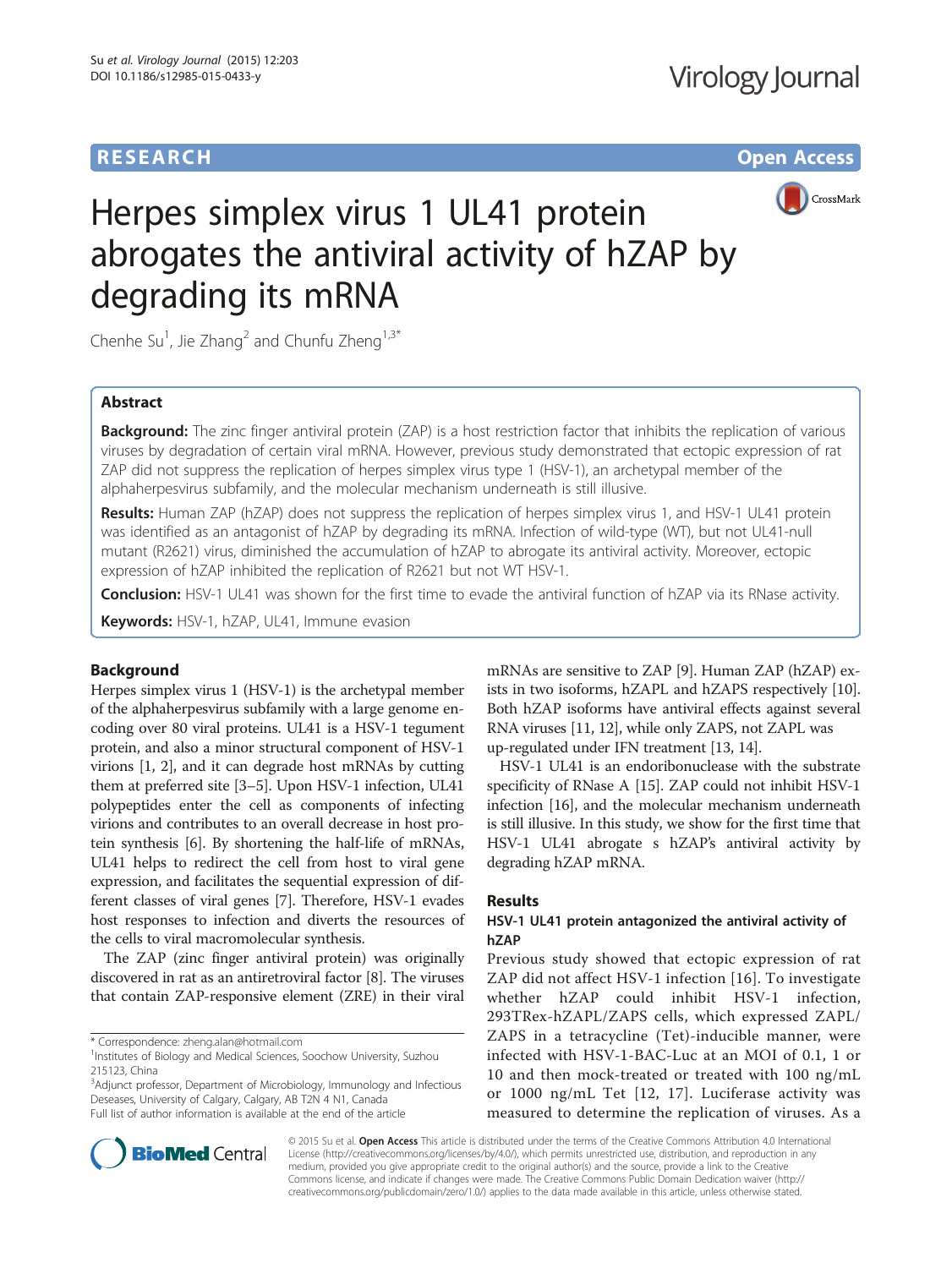result, different MOI of HSV-1 replicated similarly in mock and hZAPL- or hZAPS-expressing cells (Fig. 1a, b and data not shown). Viral plaque assay was also conducted and similar result was obtained (data not shown). These results demonstrate that hZAP does not inhibit HSV-1 infection.

To determine whether any of HSV-1 proteins could dampen the antiviral activity of hZAP, a high-throughput screening assay was applied to test all HSV-1 encoded proteins [\[18\]](#page-5-0). Tetracycline treatment resulted in strong inhibition of NL4-3-luc expression, which contains the most of the sequence of the HIV-1 genome [\[12\]](#page-5-0). In contrast, ectopic expression of UL41 significantly promoted the expression of NL4-3-luc under tetracycline treatment, but not the other proteins of HSV-1 (Fig. 1c). Ectopic expression of UL41 could also facilitate VSV-G-pseudotyped NL4-3-luc virus infection in 293Trex-hZAPL cells or 293Trex-hZAPS cells in a dose dependent manner (data not shown). Taken together, these results demonstrate that UL41 antagonizes the antiviral activity of hZAP.

# HSV-1 UL41 protein downregulated the expression of hZAP

The aforementioned results demonstrated that UL41 was an antagonist of hZAP protein. In order to clarify the molecular mechanism of UL41 to abrogate hZAP antiviral activity, HEK 293 T cells were co-transfected with hZAPS-Myc plasmid and increasing amounts of UL41-Flag plasmids. As a result, ectopic expression of UL41-Flag reduced the abundance of hZAPS in a dose dependent manner (Fig. [2a\)](#page-2-0).



NL4-3-Luc reporter plasmid, together with Renilla luciferase plasmid pRL-TK (50 ng) and pEYFP-N1 control vector or plasmids encoding the indicated viral proteins (1000 ng). At 6 h post-transfection, cells were treated with or without tetracycline (1000 ng/mL) to induce hZAPS expression and were incubated for additional 36 h, followed by cell lysis. The luciferase activity was determined by a dual-luciferase assay. Data shown are means  $\pm$  SD from three separate experiments. (\*P < 0.05)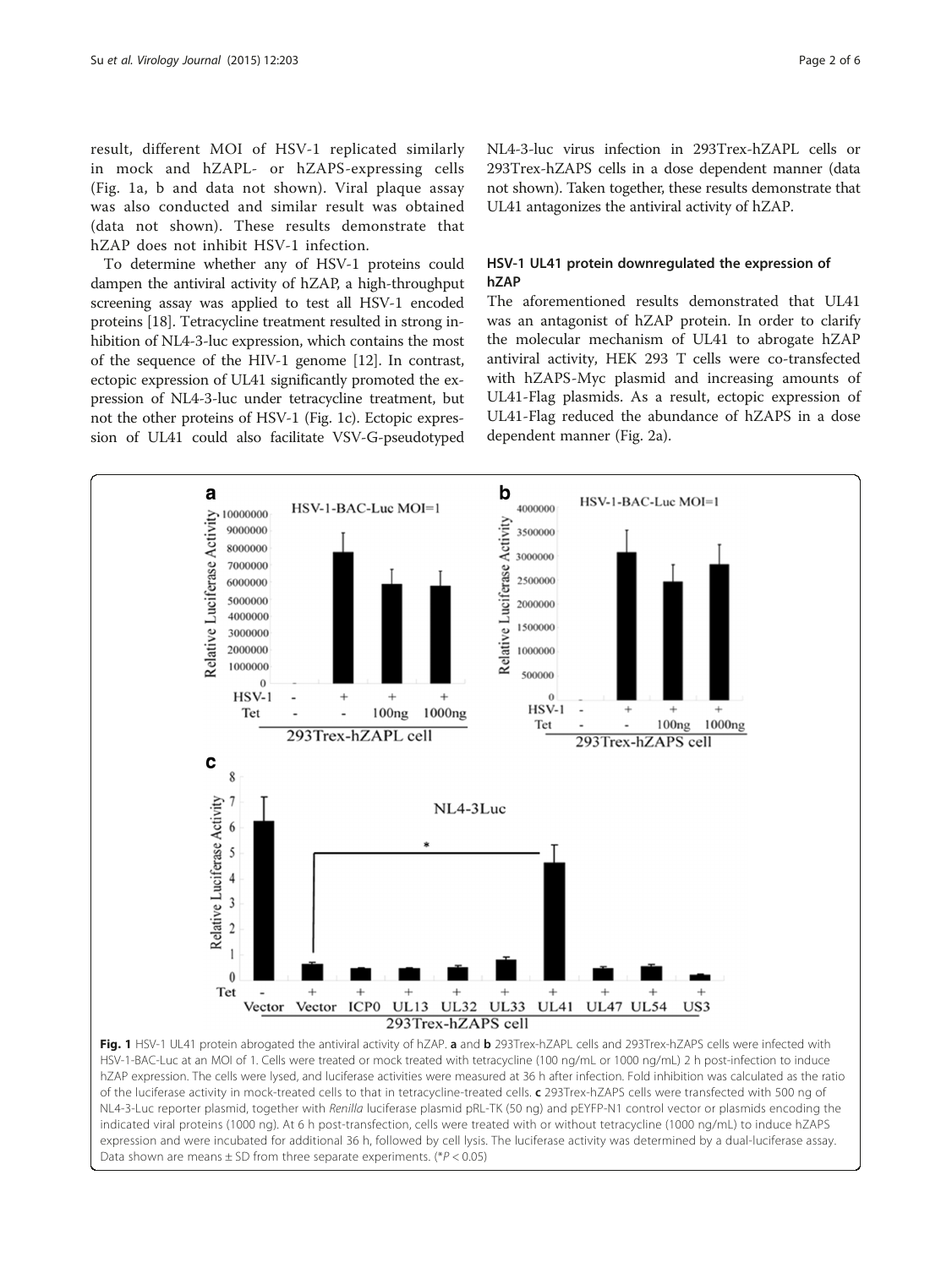<span id="page-2-0"></span>

To investigate whether hZAP was downregulated during HSV-1 infection, 293Trex-hZAPL cells or 293Trex-hZAPs cells were infected with WT HSV-1 or R2621 at an MOI of 0.1, 1 and 10. As a result, hZAPL and hZAPS were significantly decreased during WT HSV-1 infection at an MOI of 10, while R2621 did not affect the expression of hZAPL and hZAPS (Fig. 2b, c). Taken together, all these results suggest that UL41 reduced the expression of hZAP.

# HSV-1 UL41 protein promoted the degradation of hZAP mRNA

UL41 was an endoribonuclease with its substrate specificity similar to that of RNase A [[15\]](#page-5-0). Therefore, we hypothesize that UL41 decreases hZAP expression via its RNase activity to degrade hZAP mRNA. To test this hypothesis, UL41-Flag plasmid was transfected into 293Trex-hZAPL and 293Trex-hZAPS cells, and cells were treated with tetracycline (1000 ng/mL) 6 h posttransfection. As a result, ectopic expression of UL41-Flag downregulated the abundance hZAPL and hZAPS mRNA in a dose dependent manner (Fig. [3a](#page-3-0)).

To investigate whether the mRNA of hZAP was downregulated during viral infection, 293Trex-hZAPL and 293Trex-hZAPs cells were infected with WT HSV-1 or R2621 at an MOI of 1 and 10. As a result, the mRNA levels of hZAPL and hZAPS were significantly decreased during WT HSV-1 infection at an MOI of 10 (Fig. [3b](#page-3-0)). However, R2621 failed to degrade hZAPL and hZAPS mRNA (Fig. [3b](#page-3-0)), indicating that UL41 was responsible for the degradation of hZAPL and hZAPS mRNA. Taken together, these results demonstrated that UL41 dampened the antiviral activity of hZAP by degradation its mRNA.

# Ectopic expression of hZAP inhibited UL41-null mutant HSV-1 infection

Our previous results suggested that HSV-1 UL41 protein reduced the antiviral activity of hZAP by degradating its mRNA. However, the UL41-null virus R2621 exerts no such function, which leads us to wonder whether hZAP could inhibit R2621 infection. Thus, 293Trex-hZAPL cells or 293Trex-hZAPS cells were infected with WT HSV-1 or R2621 at an MOI of 1. At 2 h post-infection, the cells were treated or mock treated with tetracycline (1000 ng/mL). Western blot (WB) was performed to analyze the replication of these viruses 36 h post infection. As a result, the expression levels of ICP0 and UL46 in WT HSV-1 infected hZAPS and hZAPL-expression cells were similar to the WT HSV-1 infected mock treated cells. While the expression levels of ICP0 and UL46 in R2621 infected cells were inhibited by hZAPS or hZAPL expression compared to the R2621 infected mock treated cells (Fig. [4a, b\)](#page-4-0). WT HSV-1 or R2621 viral growth curves were also examined through viral plague assays. As a result, ectopic expression of hZAPL or hZAPS inhibited UL41-null HSV-1 replication, but not WT HSV-1 replication (Fig. [4c-f](#page-4-0)). Taken together, these results indicate UL41 promotes HSV-1 infection by antagonizing the antiviral activity of hZAP.

# **Discussion**

ZAP is an intrinsic host antiviral factor, which has been reported to not only inhibit the infection of a variety of RNA viruses [\[8](#page-5-0), [11, 12](#page-5-0), [16, 19](#page-5-0)], but also several DNA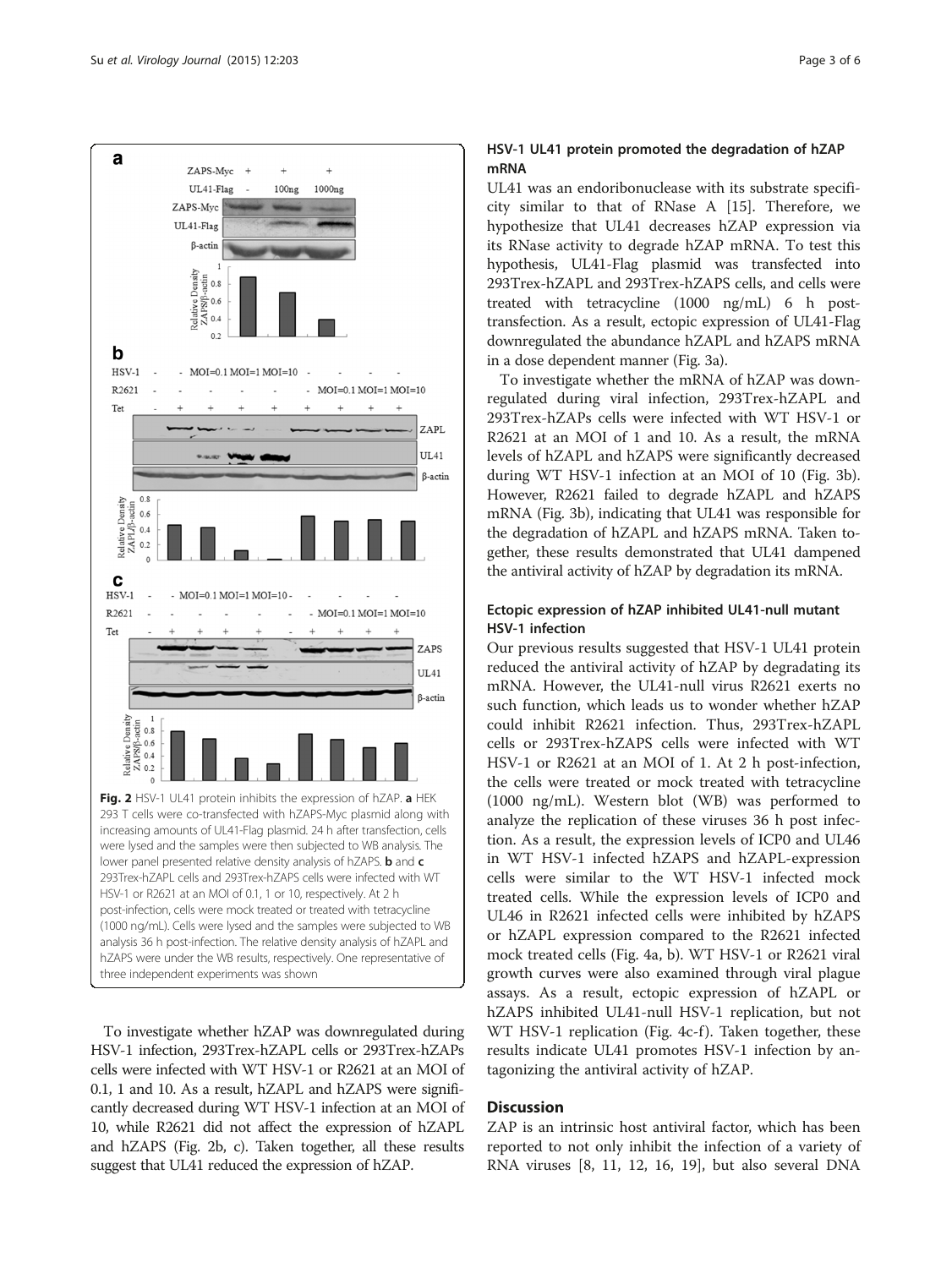<span id="page-3-0"></span>

viruses [\[9](#page-5-0), [14](#page-5-0)]. ZAP specifically inhibits the replication of many viruses by preventing the accumulation of viral mRNAs in the cytoplasm [[20](#page-5-0)]. However, previous study showed that HSV-1 could resist the antiviral effect of ZAP [\[16\]](#page-5-0). In this study, we showed that hZAP does not suppress HSV-1 replication using the recombinant HSV-1 BAC-Luc, which behaved indistinguishably from the wild-type HSV-1 but could be easily quantified in vitro due to its luciferase activity [\[17\]](#page-5-0). Furthermore, HSV-1 UL41 protein was demonstrated for the first time to degrade hZAP mRNA and dampen the antiviral activity of hZAP.

UL41 triggers degradation of host mRNAs and rapid shutoff of host cell protein synthesis [[21\]](#page-5-0). By shortening the half-life of mRNAs, UL41 helps redirect the cell from host to viral gene expression, and facilitates the sequential expression of different classes of viral genes [\[7](#page-5-0)]. And three amino acid residues E192, D194, and D195 of UL41 are essential for the nuclease activity [[15](#page-5-0)]. UL41 mutants reportedly display a 5- to 10-fold reduction in virus yield in tissue culture infection [[1, 7](#page-5-0), [22\]](#page-5-0). Previous studies demonstrated that UL41 could inhibit IFNmediated antiviral response via multiple mechanisms [\[23](#page-5-0)]. Moreover, UL41 was reported to reduce the expression of innate immune sensors, such as TLR2, TLR3, RIG-I and Mda-5 [\[24\]](#page-5-0). and block IFN- $\gamma$  signaling by reducing the expression of the IFN-gamma receptor alpha chain (IFNGR1) [[25](#page-5-0)]. Here, we found that UL41 could degrade hZAP mRNA, and that may facilitate the replication of HSV-1.

ZAP is an interferon-inducible gene and exhibits intrinsic antiviral activity [\[26, 27](#page-5-0)]. Previous study demonstrated that MHV-68 infection up-regulates ZAP expression. ZAP inhibits the expression of MHV-68 ORF64, but MHV-68 RTA antagonizes the antiviral activity of ZAP [\[28\]](#page-5-0). In this study, we demonstrate that HSV-1 infection downregulates hZAP expression, and HSV-1 UL41 degrades hZAP mRNA. These findings will lead to a better understanding of the mechanisms employed by HSV-1 UL41 to dampen host antiviral signaling and develop the therapeutic interventions to modulate HSV-1 pathogenesis.

#### **Conclusions**

In summary, we have shown here for the first time that HSV-1 UL41 abrogate s the antiviral activity of hZAP by targeting its mRNA for degradation, and consequently inhibiting the expression of hZAP. These findings will lead to a better understanding of the mechanisms employed by HSV-1 UL41 to dampen host antiviral signaling and develop the therapeutic interventions to modulate HSV-1 pathogenesis.

#### Materials and methods

#### Cells, viruses and antibodies

HEK 293 T cells, Vero cells, 293Trex-hZAPL and 293Trex-hZAPS cells were cultured in Dulbecco's modified Eagle medium (DMEM) (Gibco-BRL) supplemented with 10 % fetal bovine serum (FBS) and 100 U/ml of penicillin and streptomycin. WT HSV-1 (strain F) and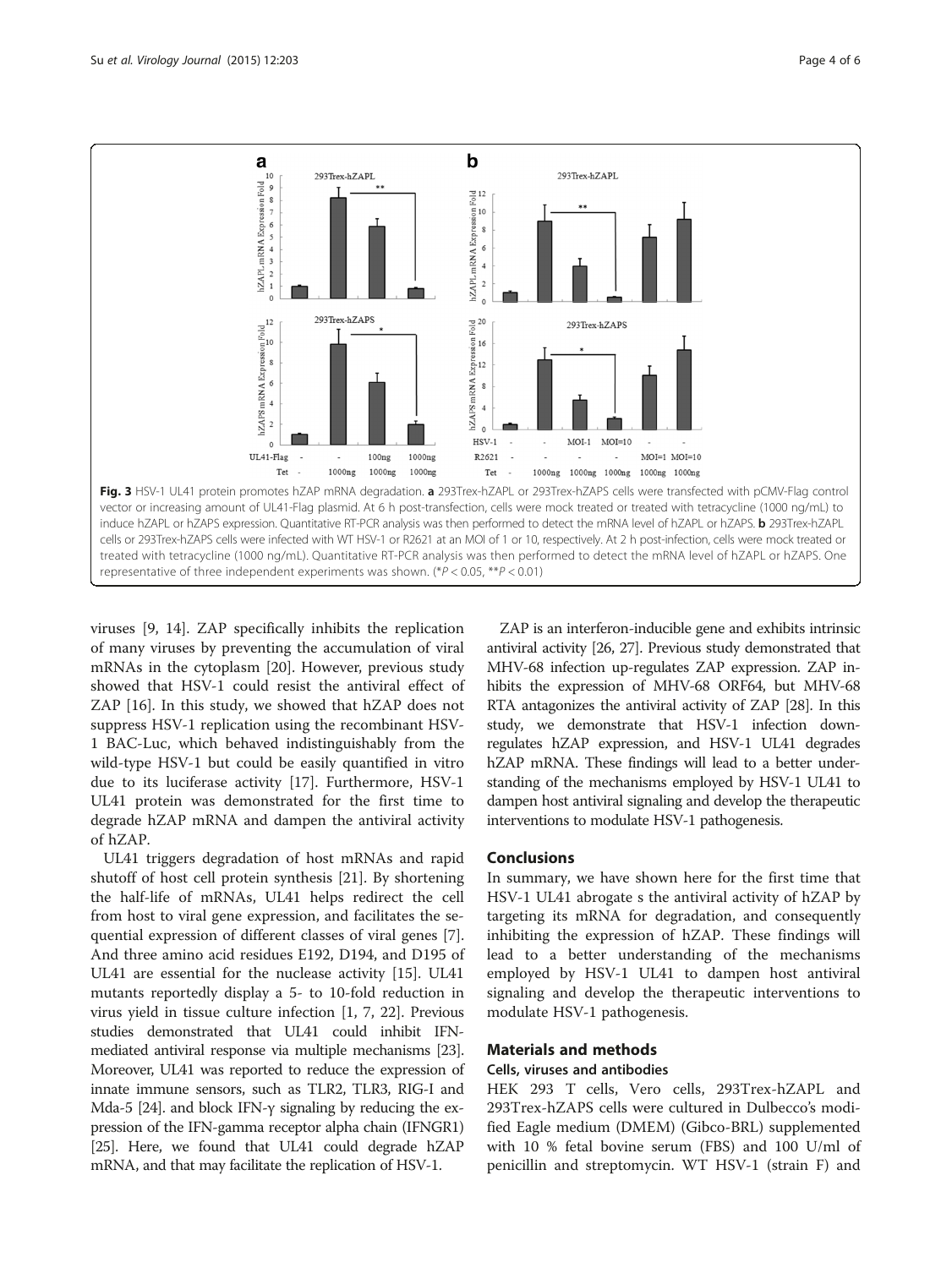<span id="page-4-0"></span>Su et al. Virology Journal (2015) 12:203 Page 5 of 6



R2621 virus. After 2 h post-infection, cells were treated with or without Tet (1000 ng/mL) to induce hZAPL or hZAPS expression. Viral growth curves were generated by traditional plaque assays at the indicated time points. One representative of three independent experiments was shown. (\*P < 0.05)

HSV-1-BAC-Luc (expressing firefly luciferase) were multiplied, titered and purified as previously described [[17\]](#page-5-0). The UL41-null mutant virus (R2621) was propagated and titered as described previously [[29](#page-5-0)].

Mouse anti-Myc and anti-Flag monoclonal antibodies (MAbs), Rabbit polyclonal anti-ZAPL and Rabbit polyclonal anti-ZAPS, Mouse anti-β-actin MAb were purchased from ABmart (Shanghai, China), Proteintech (Wuhan, China), Santa Cruz Biotechnology (Santa Cruz, CA), respectively. Rabbit polyclonal anti-ICP0, UL42 and UL46 were purchased from GL Biochem Ltd. (Shanghai, China), and Rabbit polyclonal anti-UL41 was kindly provided by Dr. Roizman. Tetracycline (Tet) was purchased from Biovision (San Francisco, CA).

# Transfection, infection and dual-luciferase reporter (DLR) assay

HEK 293 T cells were transfected by standard calcium phosphate precipitation whereas hZAP-expressing cells were transfected using Lipofectamine 2000 (Invitrogen). VSV-G-pseudotyped NL4-3-luc virus were produced by transiently co-transfecting HEK 293 T cells with pVSV-G plasmid and pNL4-3-luc. 293Trex-hZAPS cells were cotransfected with reporter plasmid pNL4-3-Luc and internal control plasmid pRL-TK, with or without expression plasmids. At 6 h post-transfection, cells were mock treated or treated with Tetracycline (1000 ng/mL) for 36 h, and then luciferase assays were performed as previously described [[30](#page-5-0)].